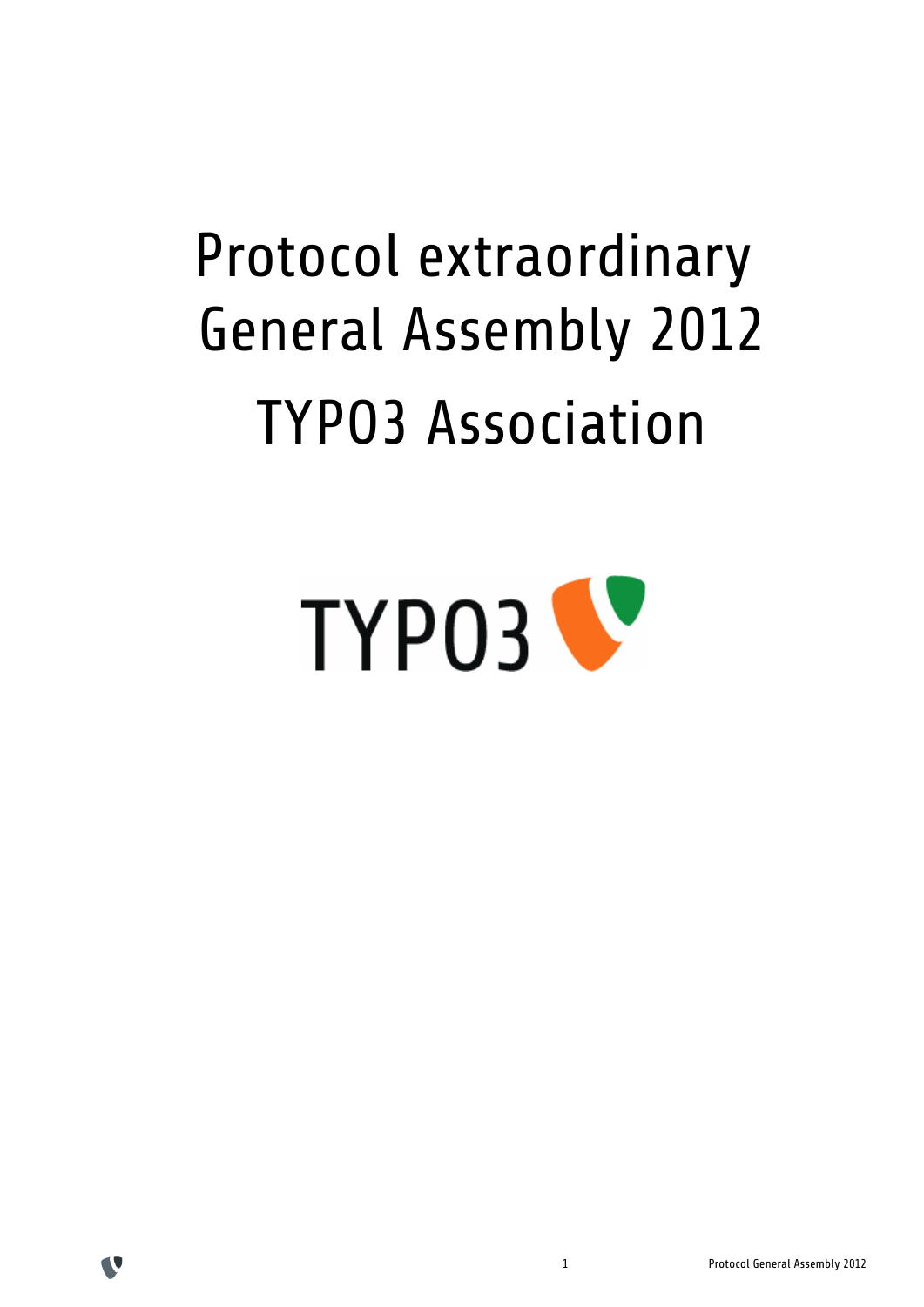# Table of contents

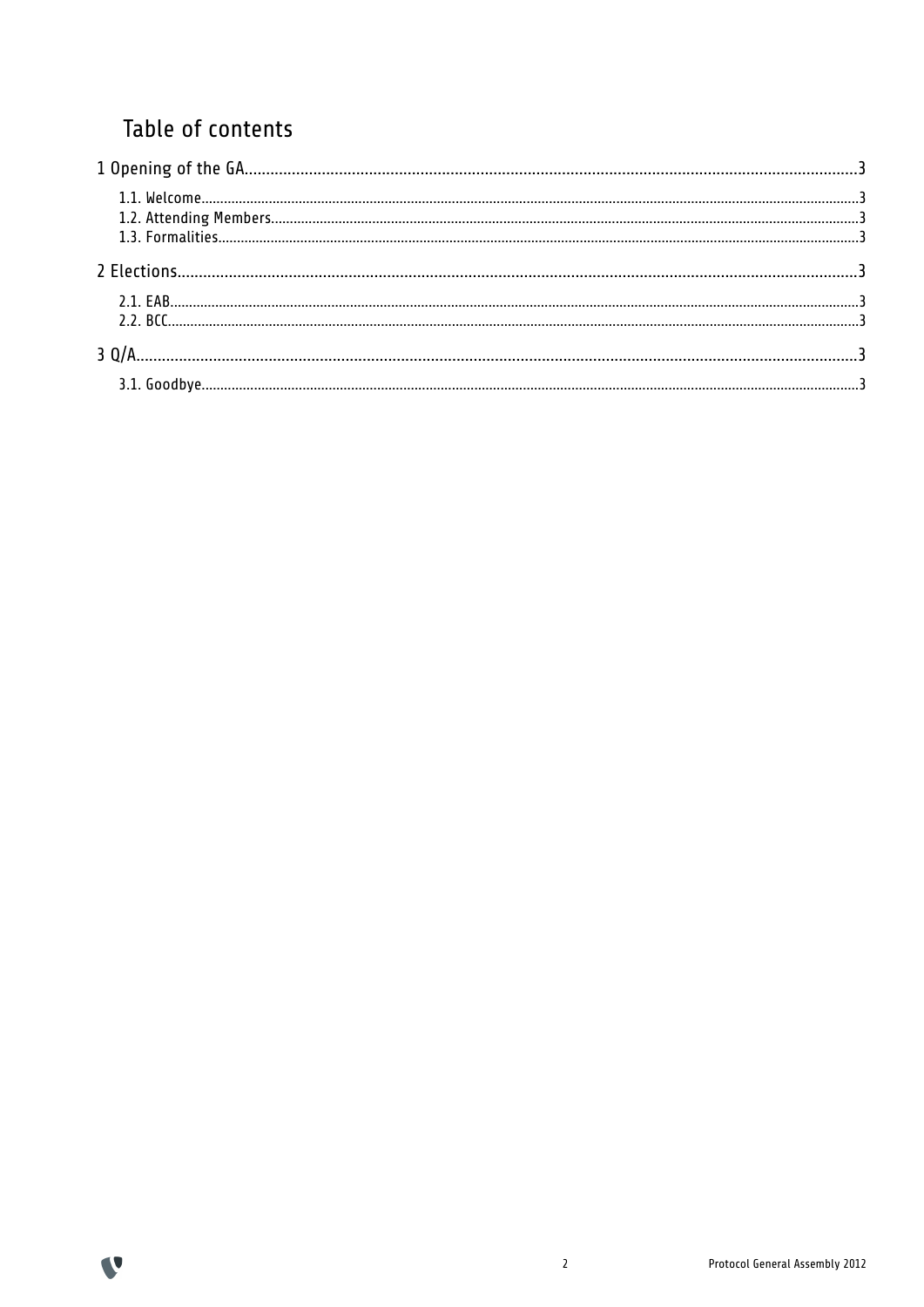# 1 Opening of the GA

#### 1.1. Welcome

Jürgen Egeling, the chairman of the TYPO3 Association, welcomes the attendees at the extraordinary General Assembly 2012 in Stuttgart, Germany. The assembly started at 4th October 2012 17:00.

## 1.2. Attending Members

Those members attended the GA:

Jürgen Egeling, Stefan Busemann, Gina Steiner, Eckard Lenssen, Jochen Weiland, Frederic Gaus, Søeren Schaffstein, Olivier Dobberkau, Michael Stucki, Jonas Felix, Sonja Schubert, Andreas Wolf, Robert Meyer, Ingo Schmitt, Jan-Hendrik Heuing, Peter Niederlag, Pau Keller, Mark Kuiphuis

### 1.3. Formalities

- 1. Election of the person in charge for counting the votes: Gina Steiner. The vote was unisonous.
- 2. The presented agenda has been approved.
- 3. The invitation for the GA has been sent in time to the members and all formalities have been followed

## 2 Elections

Eligible to vote are all members of TYPO3 Association. The online votings took place from 26<sup>th</sup> September 2012 to 3<sup>rd</sup> October 2012.

#### 2.1. EAB

Extra ordinary election for the replacement of Patrick Lobacher. The voting took place online at https://voting.typo3.org.

The result can be viewed here: http://voting.typo3.org/election/eab-election/showresults

Eike Jan Diestelkamp was elected with 75 votes.

The General Assembly accepted the result of the online voting unisonous .

Eike Jan Diestelkamp accepted his election.

#### 2.2. BCC

Extra ordinary election for the replacement of Georg Ringer. The voting took place online at https://voting.typo3.org.

The result can be viewed here: http://voting.typo3.org/election/bcc-election/showresults

Andreas Otto was elected with 134 votes.

The General Assembly accepted the result of the online voting unisonous .

Andreas Otto accepted his election.